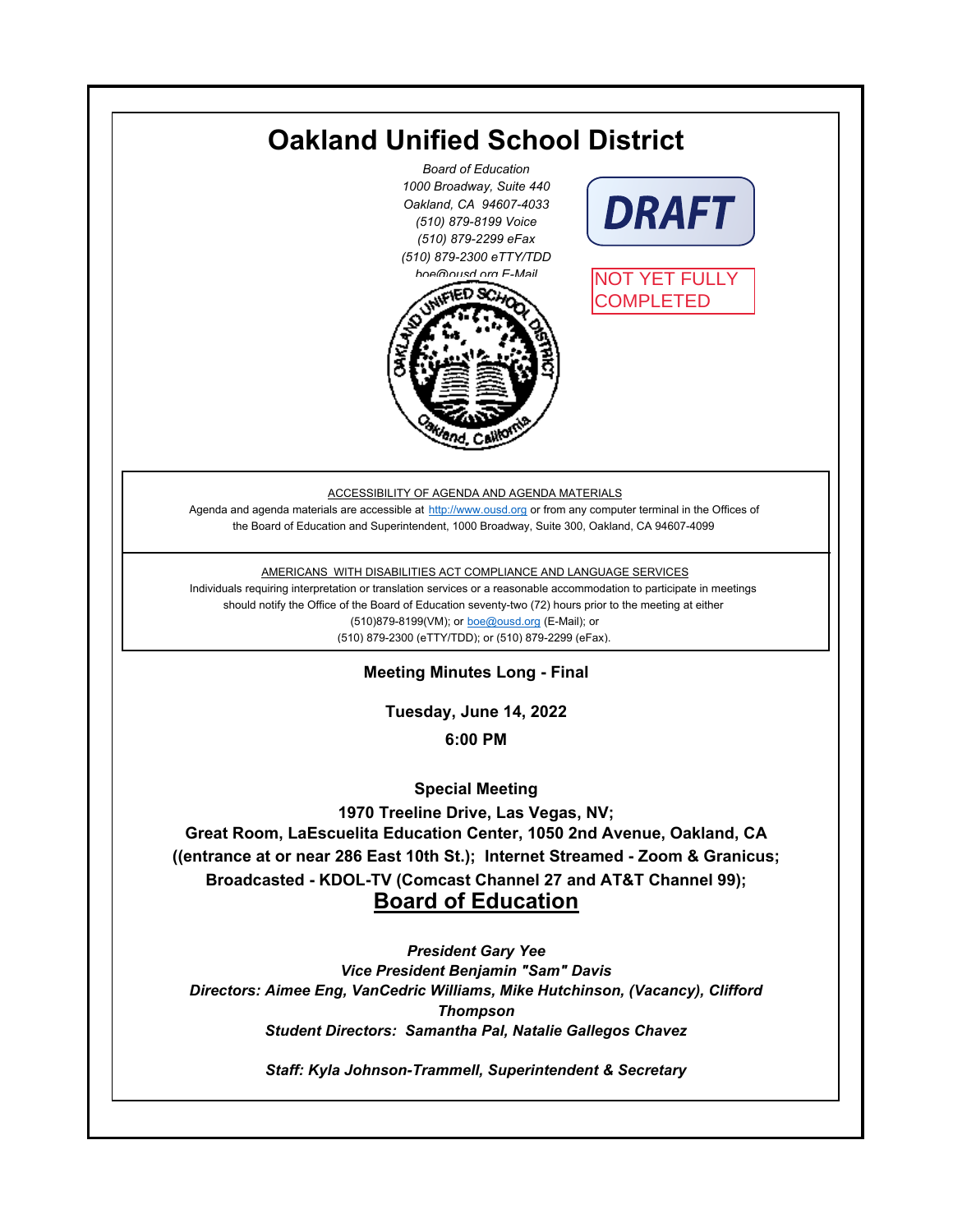LEY CUMPLIMIENTO PARA AMERICANOS CON DISCAPACIDADES Y SERVICIO DE IDIOMAS Personas que requieran servicios de traducción o interpretación o facilidades razonables para participar en juntas deberán notificar a la Oficina de la Mesa Directiva de Educación setenta y dos (72) horas antes de la junta ya sea al (510)879-8199(VM); o boe@ousd.org (E-Mail); o (510) 879-2300 (eTTY/TDD); o (510) 879-2299 (eFax).

#### 美国残障人士法案條例遵守及語言服務

個别人士需要傳譯及翻譯服務或有合理安排去參與會議的應該在舉行會議之前的七十二 (72) 小時通知教育委員 會。請致電(510)879-8199(留言);或 boe@ousd.org (電郵) ;或(510) 879-2300 (電子文字電話/聽障專用電信 設備 (eTTY/TDD));或(510)879-2299(電子圖文傳真 (eFax))。

#### TUÂN HÀNH ĐẠO LUẬT NGƯỜI MỸ KHUYẾT TẤT VÀ DỊCH THUẬT

Những người nào cần thông ngôn hay phiên dịch hay một sắp xếp hợp lý nào để tham gia các buổi họp phải thông báo Văn phòng của Hội đồng Giáo dục bảy mươi hai (72) tiếng đồng hồ trước buổi họp, số điện thoại (510)879-8199 (VM); hay là boe@ousd.org (E-Mail); hay là (510) 879-2300 (eTTY/TDD); hay là số (510) 879-2299 (eFax).

# សេវាបកប្រែភាសា និងការអនុលោមតាមច្បាប់ជនជាតិអាមេរិកាំងពិការ

អកណាដែលតេវការសេវាបកប្រែភាសាដោយផ្ទាល់មាត់ ឬជាលាយលក្ខអក្សរ ឬត្រូវការការជួយសម្រះសម្រលយ៉ាងសមរម្យ មយ ដើម្បីចលរមកងកិច្ចប្រជុំនានានោះ ត្រូវផ្តល់ដំណឹងទៅកាន់ទីការិយាល័យនៃក្រមប្រឹក្សាអប់រំ ឱ្យបានចិតសិបពី (72) ម៉ោង ម្មនកិច្ចប្រជុំ តាមរយៈទូរស័ព្ទ:លេខ (<u>510) 879-8199</u> បុតាមរយៈអ៊ីមែល <u>boe@ousd.org</u> បុទ្**រ**ស័ព្ទ eTTY/TDD លេខ (510) 879-2300 ប៊ូទ្មិសារលេខ (510) 879-2299។

الامتثال لقانون الأمريكيين نو ي الإعاقات (ADA) وتوفير الخدمات اللغوية من يحتاج إلى خدمات التر جمة المكتوبة أو خدمات التر جمة الفورية أو الترتيبات التيسيرية المعفّولة لكي يساهم في الإجتماعات فالمرجو منه إبلاغ مكتب إدارة التعليم إثنين وسبعين (72) ساعة قبل الإجتماع بوسيلة من الوسائل التالية: البريد الإلكتروني: 510.879.2299 boe@ousd.org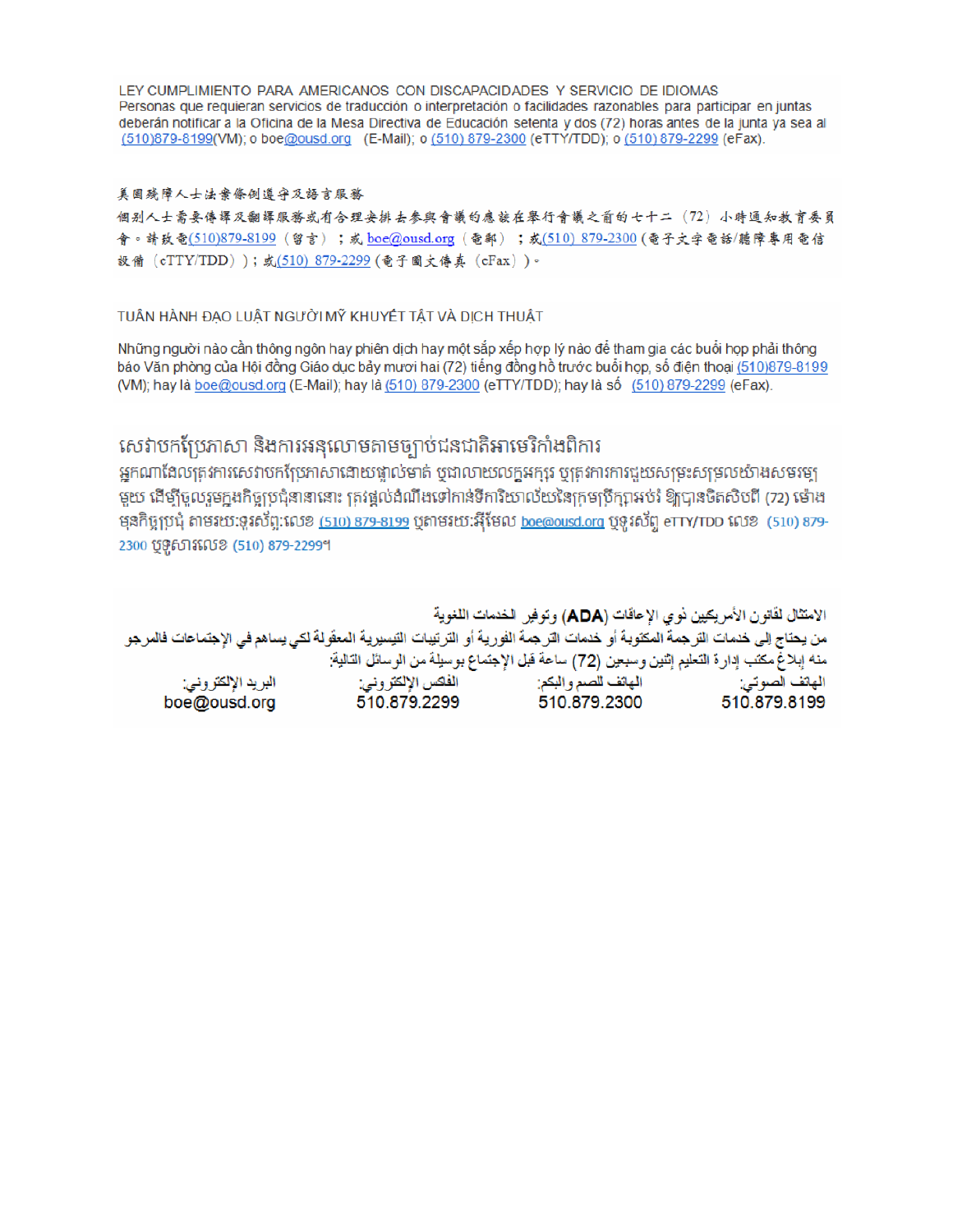# **NOTICE - MEDIA/MEMBERS OF THE PUBLIC MAY ATTEND AND PARTICIPATE IN-PERSON OR VIRTUALLY**

# **NOTICE - MEDIA/MEMBERS OF THE PUBLIC MAY ATTEND AND PARTICIPATE IN-PERSON OR VIRTUALLY (CONTINUED)**

# **NOTICE - RESUME MEETING ENTIRELY VIRTUALLY IF THERE ARE PUBLIC HEALTH VIOLATIONS**

### **MEETING RULES OF ENGAGEMENT**

# **MEETING PROCEDURES**

# **A. Call To Order**

*President Gary Yee called the Special Meeting to order at 6:12 P.M.*

#### **B. Roll Call**

|             | <b>Present</b> 5 - Director VanCedric Williams |
|-------------|------------------------------------------------|
|             | Director Mike Hutchinson                       |
|             | Director Clifford Thompson                     |
|             | Vice President Benjamin "Sam" Davis            |
|             | President Gary Yee                             |
| Absent $4-$ | Student Director Samantha Pal                  |
|             | Student Director Natalie Gallegos Chavez       |
|             | Director Aimee Eng                             |
|             | Director (Vacancy) (Vacancy)                   |
|             |                                                |

# **C. New Business**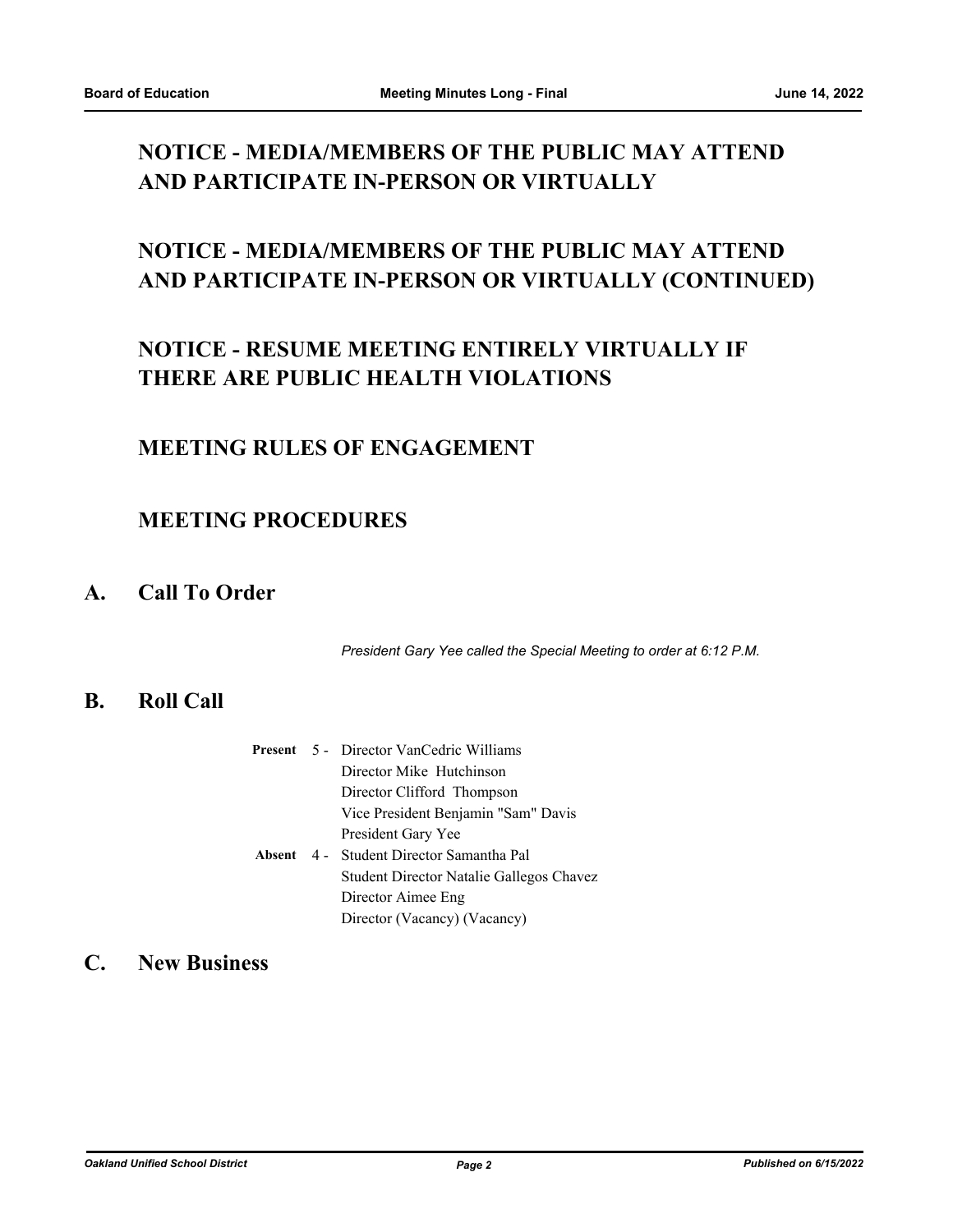| B | 22-1288A    |                                                 | <b>Governing Board - District 6 Trustee Vacancy - Preliminary</b><br><b>Applicant Eligibility Determination/Interviewees</b>                                                                                    |
|---|-------------|-------------------------------------------------|-----------------------------------------------------------------------------------------------------------------------------------------------------------------------------------------------------------------|
|   |             |                                                 | Adoption by the Board of Education of Resolution No. 2122-0093 -<br>Determining Preliminary Eligibility of Each Applicant for Provisional<br>Appointment to the Board of Education Member Vacancy in District 6 |
|   |             | and Selecting Interviewees.                     |                                                                                                                                                                                                                 |
|   |             | <b>Attachments:</b>                             | 22-1288A Governing Board - District 6 Trustee Vacancy -<br><b>Preliminary Applicant Eligibility Determination/Interviewees</b>                                                                                  |
|   |             |                                                 | A motion was made by Director Thompson, seconded by Director<br>Williams, that Resolution No. 2122-0093 be Adopted. The motion                                                                                  |
|   |             | carried by the following vote:                  |                                                                                                                                                                                                                 |
|   |             | Ayes: 5 - VanCedric Williams<br>Mike Hutchinson |                                                                                                                                                                                                                 |
|   |             | Clifford Thompson                               |                                                                                                                                                                                                                 |
|   |             | Benjamin "Sam" Davis                            |                                                                                                                                                                                                                 |
|   |             | Gary Yee                                        |                                                                                                                                                                                                                 |
|   | Absent:     | 3 - Samantha Pal                                |                                                                                                                                                                                                                 |
|   |             | Natalie Gallegos Chavez                         |                                                                                                                                                                                                                 |
|   |             | Aimee Eng                                       |                                                                                                                                                                                                                 |
|   | Non-voting: | 1 - (Vacancy) (Vacancy)                         |                                                                                                                                                                                                                 |
|   |             | Enactment No: 22-1172                           |                                                                                                                                                                                                                 |

#### **President's Statement Disclosing Item(s) To Be Discussed In Closed Session Today (Listed Pursuant To Law) D.**

*President Yee stated the specific items to be considered in Closed Session today which are as printed on the Agenda.*

**Closed Session Item(s):**

**Pupil Matter**

€ **[22-1484](http://ousd.legistar.com/gateway.aspx?m=l&id=/matter.aspx?key=55778) Expulsion Hearing - Student AA**

Expulsion Hearing - Student AA.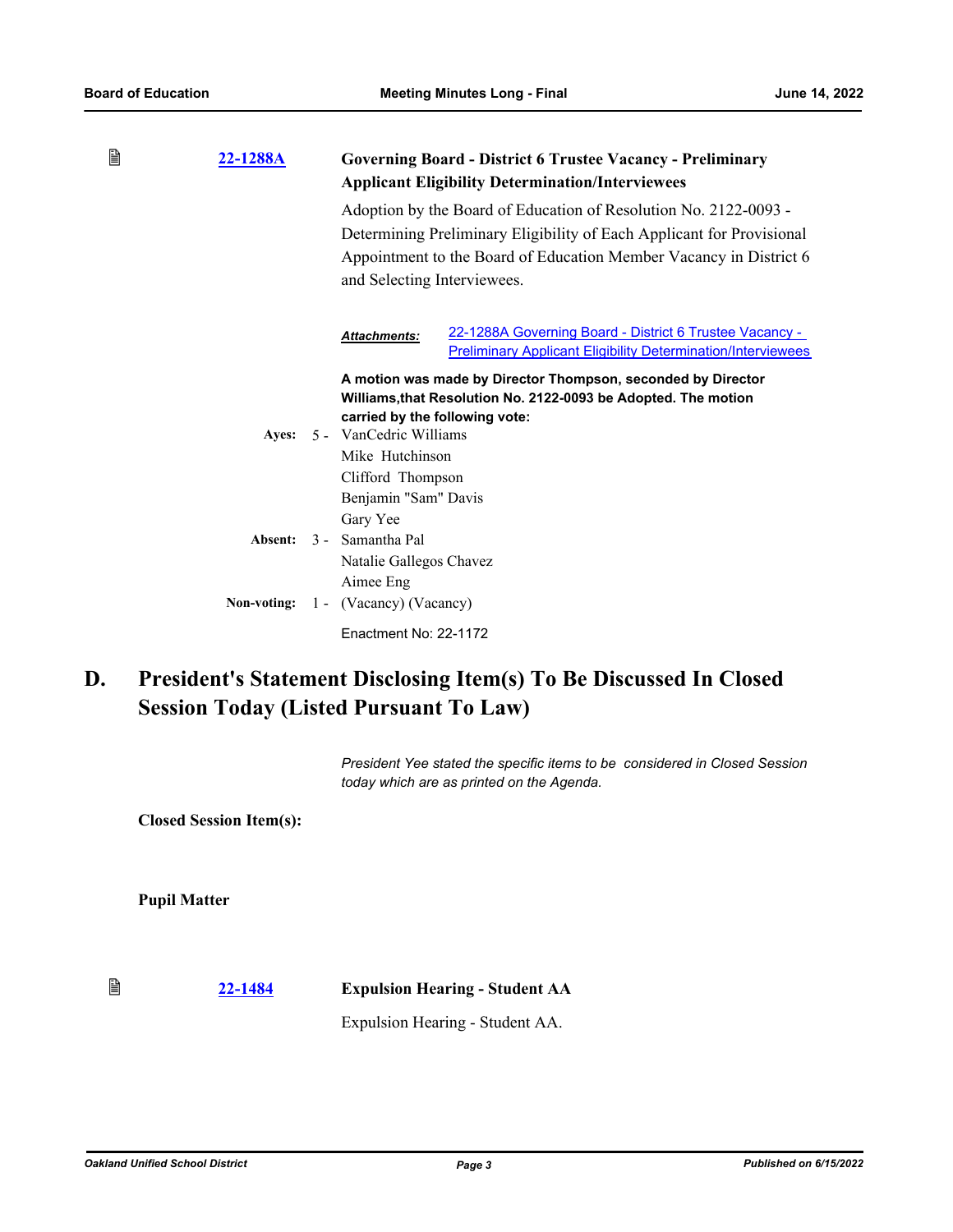#### **Threat To Public Services or Facilities**

| 22-1588 | <b>Threat To Public Services or Facilities</b>                  |
|---------|-----------------------------------------------------------------|
|         | Threat To Public Services or Facilities                         |
|         | Conference with: Josh Daniels, Chief Governance Officer/General |
|         | Counsel                                                         |

### **D1. Public Comment On Closed Session Items**

|  | 22-1589 | <b>Public Comment On Closed Session Items</b> |  |  |  |  |
|--|---------|-----------------------------------------------|--|--|--|--|
|--|---------|-----------------------------------------------|--|--|--|--|

Public Comment on Closed Session Items - June 14, 2022.

*[Speaker's name to be listed.]*

### **E. Recess To Closed Session**

*President Yee recessed the Special Meeting to Closed Session at 7:26 P.M.*

# **F. Reconvene To Public Session**

*President Yee reconvened the Special Meeting to Public Session at 8:33 P.M.*

### **G. Second Roll Call**

|  | <b>Present</b> 5 Director VanCedric Williams |
|--|----------------------------------------------|
|  | Director Mike Hutchinson                     |
|  | Director Clifford Thompson                   |
|  | Vice President Benjamin "Sam" Davis          |
|  | President Gary Yee                           |
|  | Absent 4 - Student Director Samantha Pal     |
|  | Student Director Natalie Gallegos Chavez     |
|  | Director Aimee Eng                           |
|  | Director (Vacancy) (Vacancy)                 |